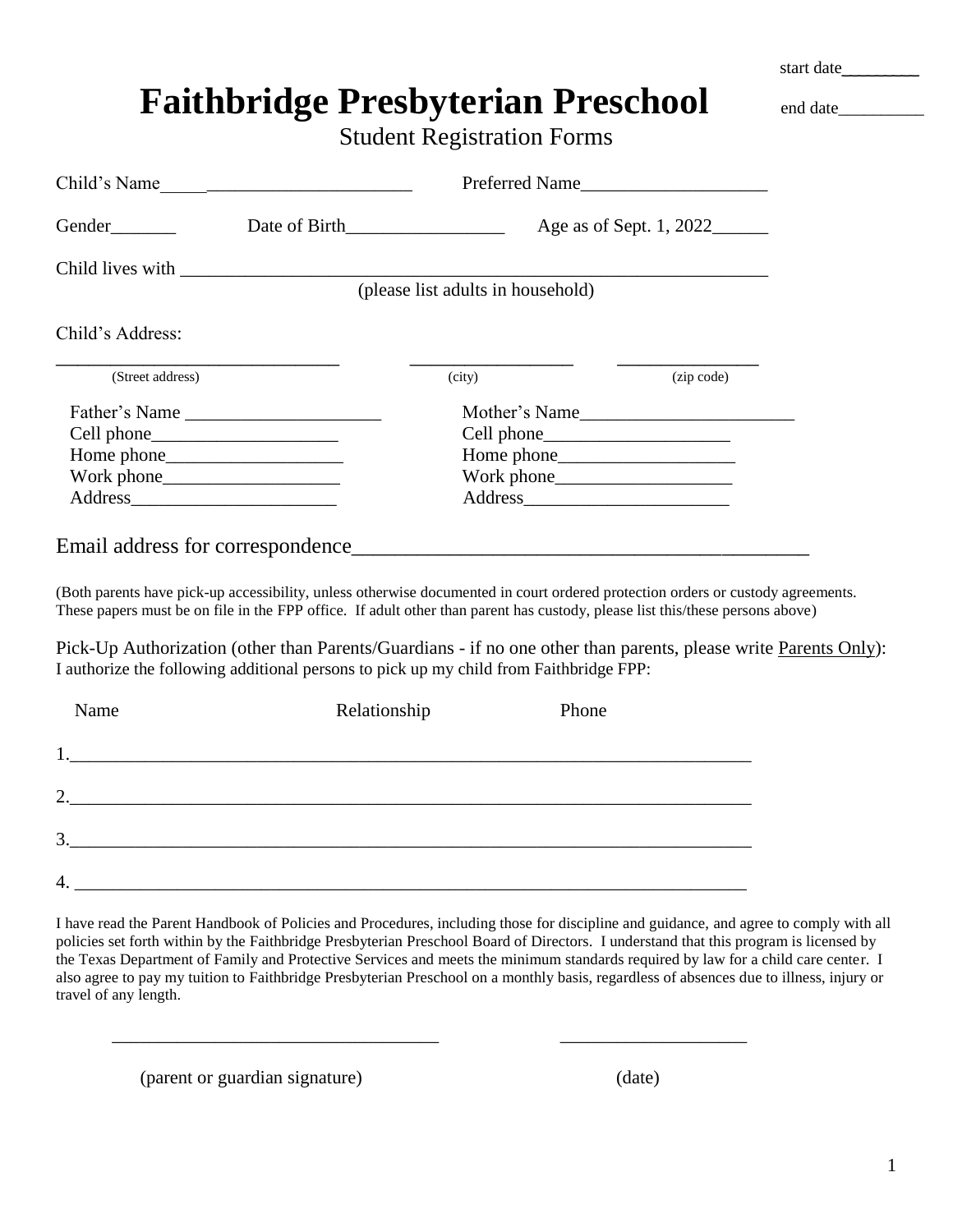Medical/ Emergency Information and Authorization

|                           |                              | Child's Name                                                                                                                                                                                                                                                                               |  |                                                                                                                 |
|---------------------------|------------------------------|--------------------------------------------------------------------------------------------------------------------------------------------------------------------------------------------------------------------------------------------------------------------------------------------|--|-----------------------------------------------------------------------------------------------------------------|
|                           |                              | Name of Physician <u>example and the Phone</u> Phone Phone Phone <b>Phone</b> Phone <b>Phone</b> Phone <b>Phone</b> Phone <b>Phone</b> Phone <b>Phone</b> Phone <b>Phone</b> Phone <b>Phone</b> Phone <b>Phone</b> Phone <b>Phone</b> Phone <b>Phone</b> Phone <b>Phone</b> Phone Phone Ph |  |                                                                                                                 |
|                           |                              |                                                                                                                                                                                                                                                                                            |  |                                                                                                                 |
|                           |                              | Name of Medical Insurance                                                                                                                                                                                                                                                                  |  |                                                                                                                 |
|                           |                              |                                                                                                                                                                                                                                                                                            |  |                                                                                                                 |
|                           |                              | <b>Local Emergency Contact, if parents cannot be reached: (REQUIRED for admission)</b>                                                                                                                                                                                                     |  |                                                                                                                 |
|                           |                              |                                                                                                                                                                                                                                                                                            |  |                                                                                                                 |
|                           |                              |                                                                                                                                                                                                                                                                                            |  |                                                                                                                 |
|                           |                              |                                                                                                                                                                                                                                                                                            |  |                                                                                                                 |
| with this allergen in it) |                              |                                                                                                                                                                                                                                                                                            |  | Please circle any severe allergies your child has. (If you circle an item, we will not give your child anything |
|                           |                              | peanuts tree nuts berries gluten milk eggs<br>ants honey bees seasonal other                                                                                                                                                                                                               |  | lactose                                                                                                         |
|                           | Does your child have asthma? | Does your child have an Epi pen to keep at school? _______ (prescription is required with pen)<br><u> 1990 - John Stein, mars et al. 1990 - San A</u>                                                                                                                                      |  |                                                                                                                 |

Does your child have an inhaler to keep at school? \_\_\_\_\_\_\_\_ (prescription is required with inhaler) Does your child have any other medication to keep at school?\_\_\_\_\_\_\_\_\_\_\_\_ Please list.

List any information we need to know about your child's medical history, including asthma, surgeries, hospitalizations in last 12 months, medications needed at school, or chronic medical concerns (use back of this form to provide information if needed):

In the case that I cannot be reached to make arrangements for emergency medical care for my child at the time of an illness or accident, I authorize Faithbridge Presbyterian Preschool to transport and seek emergency medical care for my child, \_\_\_\_\_\_\_\_\_\_\_\_\_\_\_\_\_\_\_\_\_\_\_\_\_\_\_\_, and give consent for necessary emergency treatment until I can be reached. I understand a conscientious effort will be made to contact me during any emergency involving my child. In the event that hospital care is required, treatment will be sought at the nearest ER facility, Baylor, Scott & White Medical Center, unless a different facility is listed here:\_\_\_\_\_\_\_\_\_\_\_\_\_\_\_\_\_\_\_\_\_\_\_\_\_\_\_\_\_\_\_\_\_\_. I give consent for that facility to secure any and all necessary emergency medical care for my child until my arrival under the direction of the Preschool staff present.

\_\_\_\_\_\_\_\_\_\_\_\_\_\_\_\_\_\_\_\_\_\_\_\_\_\_\_\_\_\_\_\_ \_\_\_\_\_\_\_\_\_\_\_\_\_\_\_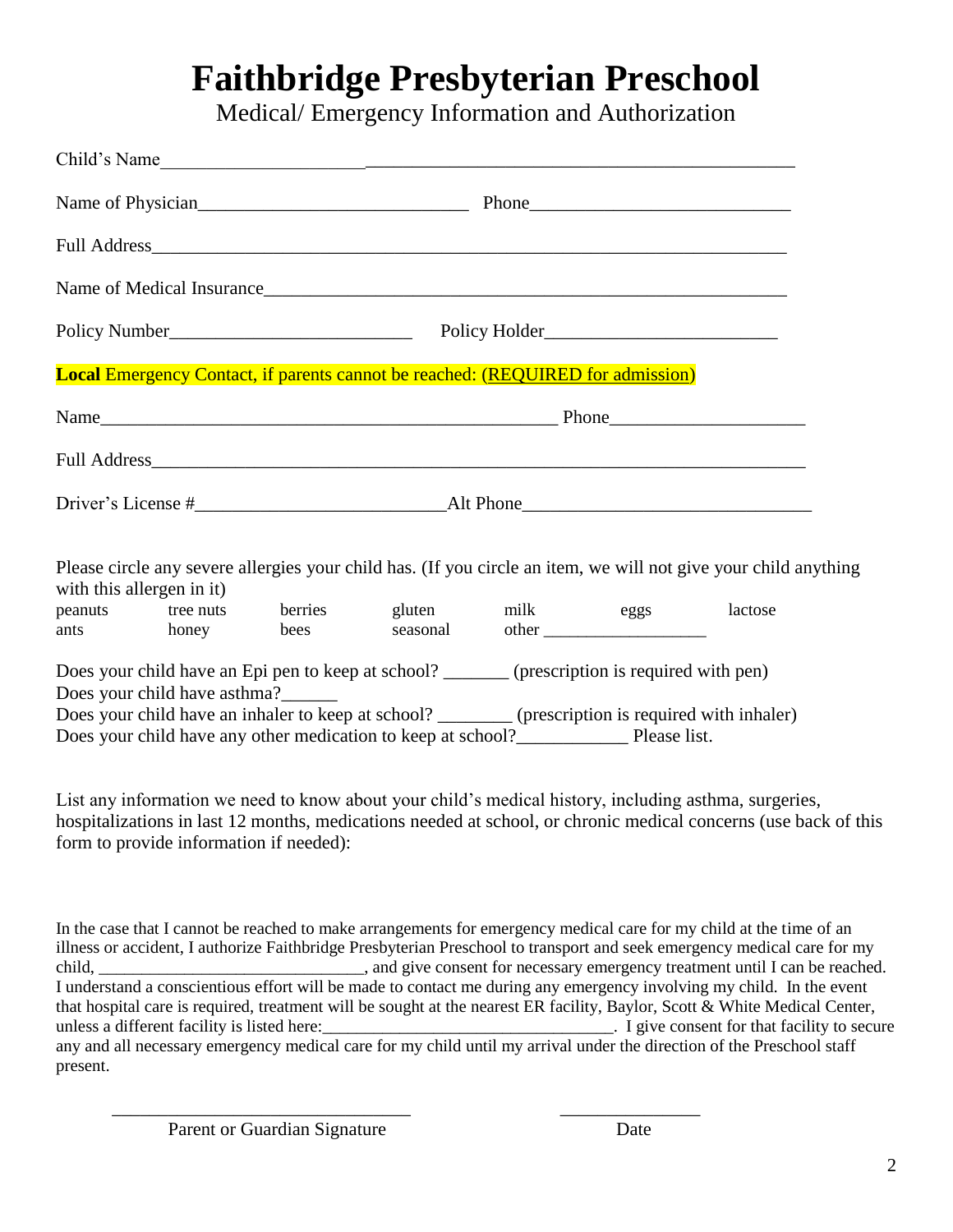Photography Authorization

I give my permission for my child's photograph to be taken by Faithbridge Presbyterian Preschool staff members for the purposes of slide shows, student photo albums, photo video scrapbooks, or bulletin board displays.

\_\_\_\_\_\_\_\_\_\_\_\_\_\_\_\_\_\_\_\_\_\_\_\_\_\_\_\_\_\_ \_\_\_\_\_\_\_\_\_\_\_\_\_\_\_ Parent or Guardian Signature Date

I give my permission for my child's photograph to be taken by Faithbridge Presbyterian Preschool staff members to be included on the FPP Facebook page and/or Faithbridge website. (\*only pictures of those children with permission granted will be included on the Facebook page and website.)

\_\_\_\_\_\_\_\_\_\_\_\_\_\_\_\_\_\_\_\_\_\_\_\_\_\_\_\_\_ \_\_\_\_\_\_\_\_\_\_\_\_\_\_\_\_

Parent or Guardian Signature Date

Lunch/Snack Acknowledgement

I acknowledge that Faithbridge Presbyterian Preschool will not be providing lunch for my child and will not be held responsible for the nutritional value of my child's lunch. I further acknowledge the importance of providing a nutritious lunch for my child each school day. I will provide lunch for my child every school day and place a cold pack in my child's lunch if it contains any perishable items. FPP will provide a morning snack for my child, and a monthly menu will be posted for my review. I have received a copy of the master monthly snack schedule, and my child may have all food listed except any food I have circled below. I will provide my own snacks if my child cannot have the provided snacks.

Circle any snacks/ food items your child CANNOT HAVE DUE TO ALLERGIES:

| <b>Graham Crackers</b> |                 | Ritz Crackers Club Crackers | <b>Whole Grain Cereal</b> |         | Cheez-Its |
|------------------------|-----------------|-----------------------------|---------------------------|---------|-----------|
| Goldfish               | Animal Crackers | Nilla Wafers                | Pretzels                  | Carrots |           |
| Oreos                  | Chips Ahoy      | Capri Suns                  | Kool-Aid Jammers          |         |           |

(Chips Ahoy/Oreos, Carrots and Juice Boxes are only served on Celebration of Learning Days; once monthly)

\_\_\_\_\_\_\_\_\_\_\_\_\_\_\_\_\_\_\_\_\_\_\_\_\_\_\_\_\_\_ \_\_\_\_\_\_\_\_\_\_\_\_\_\_\_ Parent or Guardian Signature Date

Class Directory Authorization

I give my permission for my child's information to be included in a Class Directory to be distributed to the students in my child's class. Information included will include child's name, parents' names, phone, address, and email. I will be given the opportunity to review all information prior to distribution. Directories are for personal use only, and will not be used for solicitation purposes.

\_\_\_\_\_\_\_\_\_\_\_\_\_\_\_\_\_\_\_\_\_\_\_\_\_\_\_\_\_ \_\_\_\_\_\_\_\_\_\_\_\_\_\_\_\_ Parent or Guardian Signature Date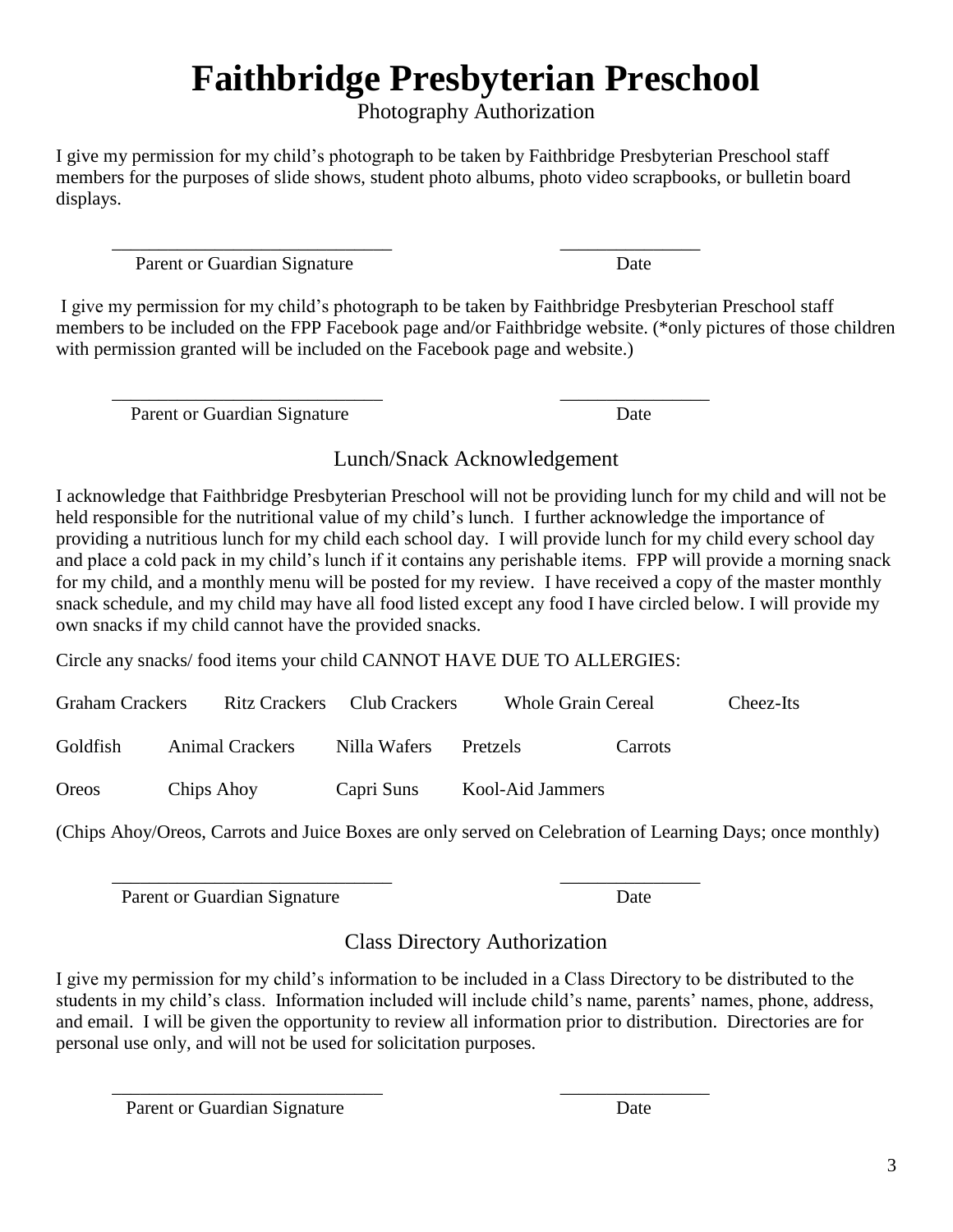Parent Health Statement

| Child's Name | Date of Birth |
|--------------|---------------|
|              |               |

Parent Statement:

I certify that my child has been seen by a physician during the past twelve months, and that he/she is able to participate in all preschool activities at Faithbridge Presbyterian Preschool.

Physician Name\_\_\_\_\_\_\_\_\_\_\_\_\_\_\_\_\_\_\_\_\_\_\_\_\_\_\_\_\_\_\_ Phone Number\_\_\_\_\_\_\_\_\_\_\_\_\_\_\_\_\_\_\_\_\_\_\_\_\_\_\_\_\_\_\_\_

Parent or Guardian Signature Date

\_\_\_\_\_\_\_\_\_\_\_\_\_\_\_\_\_\_\_\_\_\_\_\_\_\_\_\_\_\_\_\_\_\_\_\_\_\_ \_\_\_\_\_\_\_\_\_\_\_\_\_\_\_\_\_\_

(If a parent statement is issued, the child's physician must sign the Physician's Statement within the next 12 months).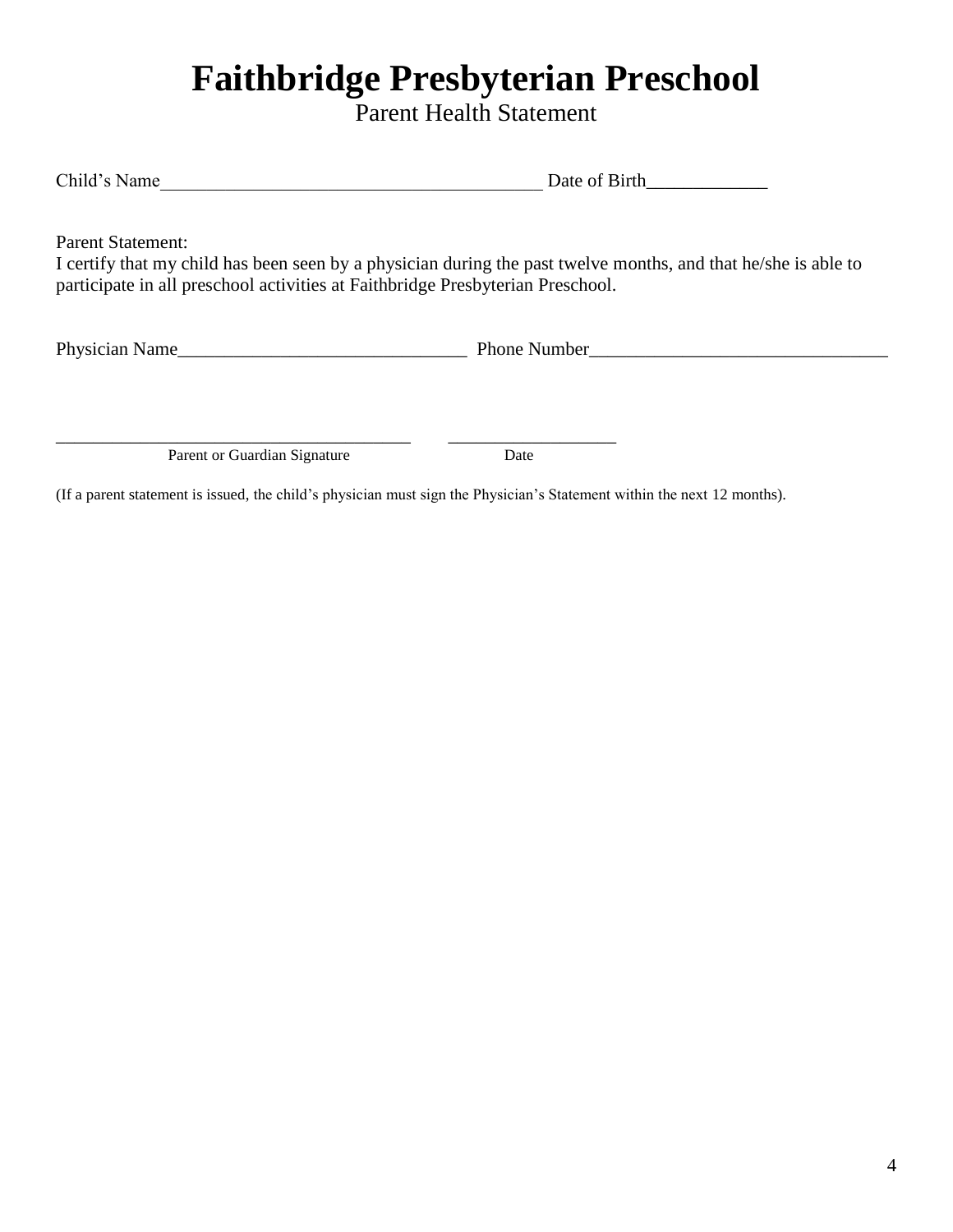Discipline and Guidance Policy

Child's Name\_\_\_\_\_\_\_\_\_\_\_\_\_\_\_\_\_\_\_\_\_\_\_\_\_\_\_\_\_\_\_\_\_\_

\*\*\*Discipline must be:

- 1) Individualized and consistent for each child;
- 2) Appropriate to the child's level of understanding; and
- 3) Directed toward teaching the child acceptable behavior and self-control.

\*\*\*A caregiver may only use positive methods of discipline and guidance that encourage self-esteem, selfcontrol, and self-direction, which include at least the following:

- 1) Using praise and encouragement of good behavior instead of focusing only upon unacceptable behavior;
- 2) Reminding a child of behavior expectations daily by using clear, positive statements;
- 3) Redirecting behavior using positive statements; and
- 4) Using brief supervised separation or time out from the group, when appropriate for the child's age and development, which is limited to no more than one minute per year of the child's age.

\*\*\*There must be no harsh, cruel, or unusual treatment of any child. The following types of discipline and guidance are prohibited:

- 1) Corporal punishment or threats of corporate punishment;
- 2) Punishment associated with food, naps, or toilet training;
- 3) Pinching, shaking, or biting the child;
- 4) Hitting a child with a hand or instrument;
- 5) Putting anything in or on a child's mouth;
- 6) Humiliating, ridiculing, rejecting, or yelling at a child;
- 7) Subjecting a child to harsh, abusive, or profane language;
- 8) Placing a child in a locked or dark room, bathroom, or closet with the door closed;
- 9) Requiring a child to remain silent or inactive for inappropriately long periods of time for the child's age.

Texas Administrative Code, Title 40, Chapters 746 and 747, Subchapters L, Discipline and Guidance

My signature verifies that I have received a copy and read this discipline and guidance policy.

\_\_\_\_\_\_\_\_\_\_\_\_\_\_\_\_\_\_\_\_\_\_\_\_\_\_\_\_\_\_\_\_\_\_\_\_\_ \_\_\_\_\_\_\_\_\_\_\_\_\_\_\_\_\_\_ Parent or Guardian Signature Date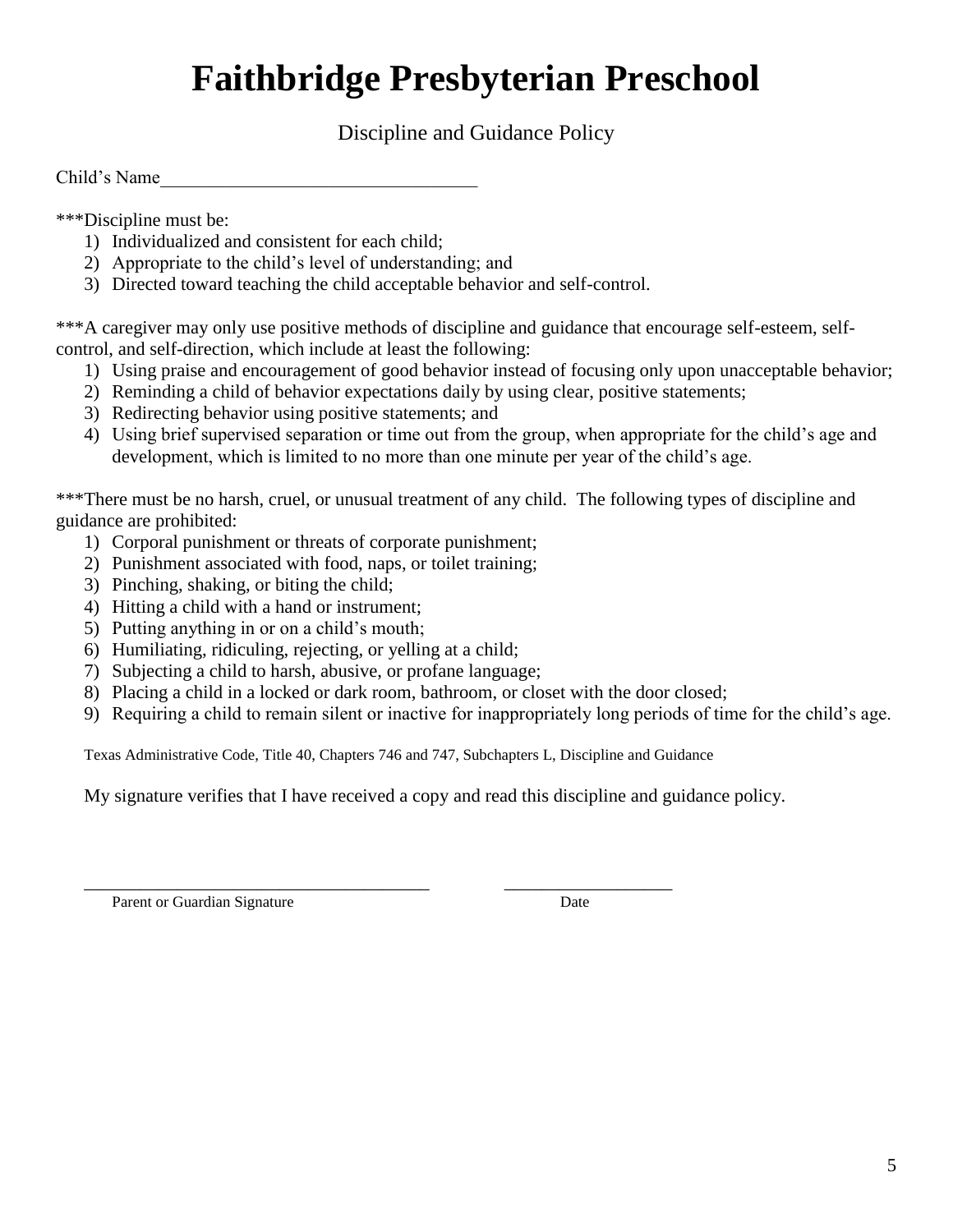"Getting to Know Me" (Information for your child's teacher)

|  | <b>Family and Social History:</b> |
|--|-----------------------------------|
|  |                                   |

| Child's Name:            |                           |      |
|--------------------------|---------------------------|------|
|                          |                           |      |
| Parents' Names           |                           |      |
|                          |                           |      |
|                          |                           |      |
| Dad's job                | Mom's job                 |      |
| Other Household Members: |                           |      |
|                          |                           | Age: |
|                          |                           |      |
| Name:                    | Relationship: <u>Age:</u> |      |
| Pets: Kinds and Names:   |                           |      |

#### **Health and Medical History:**

| $\text{describe}\_$                                 |                            |
|-----------------------------------------------------|----------------------------|
| Does your child generally go to the bathroom alone? |                            |
| Any speech, vision, or hearing difficulties?        | Please specify therapeutic |
|                                                     |                            |
|                                                     |                            |
| How does allergy or asthma manifest itself?         |                            |
| Other health conditions:                            |                            |
|                                                     |                            |

### **Emotions and Behavior:**

| Effective methods of discipline used at home? |  |
|-----------------------------------------------|--|
| What comforts your child when sad?            |  |

Circle some characteristics that accurately describe your child:

| Quiet   | Active  | Talkative | Easily Upset | <b>Sharing</b> | Prefers to play alone |
|---------|---------|-----------|--------------|----------------|-----------------------|
| Shy     | Helper  | Cuddly    | Loving       | Friendly       | Scared of new things  |
| Curious | Passive | Busy      | Aggressive   | Reserved       | Respectful of others  |

 $\overline{\phantom{a}}$  , and the contribution of the contribution of the contribution of the contribution of the contribution of the contribution of the contribution of the contribution of the contribution of the contribution of the

Do you have any special concerns about your child that you feel his teacher should be aware of (easily overstimulated, developmentally delayed, concern about the way child responds to others, birth defects, stressors in the home, such as divorce or illness)\_\_\_\_\_\_\_\_\_\_ Please explain on the back or attached a separate sheet as needed:

Parent or Guardian signature Date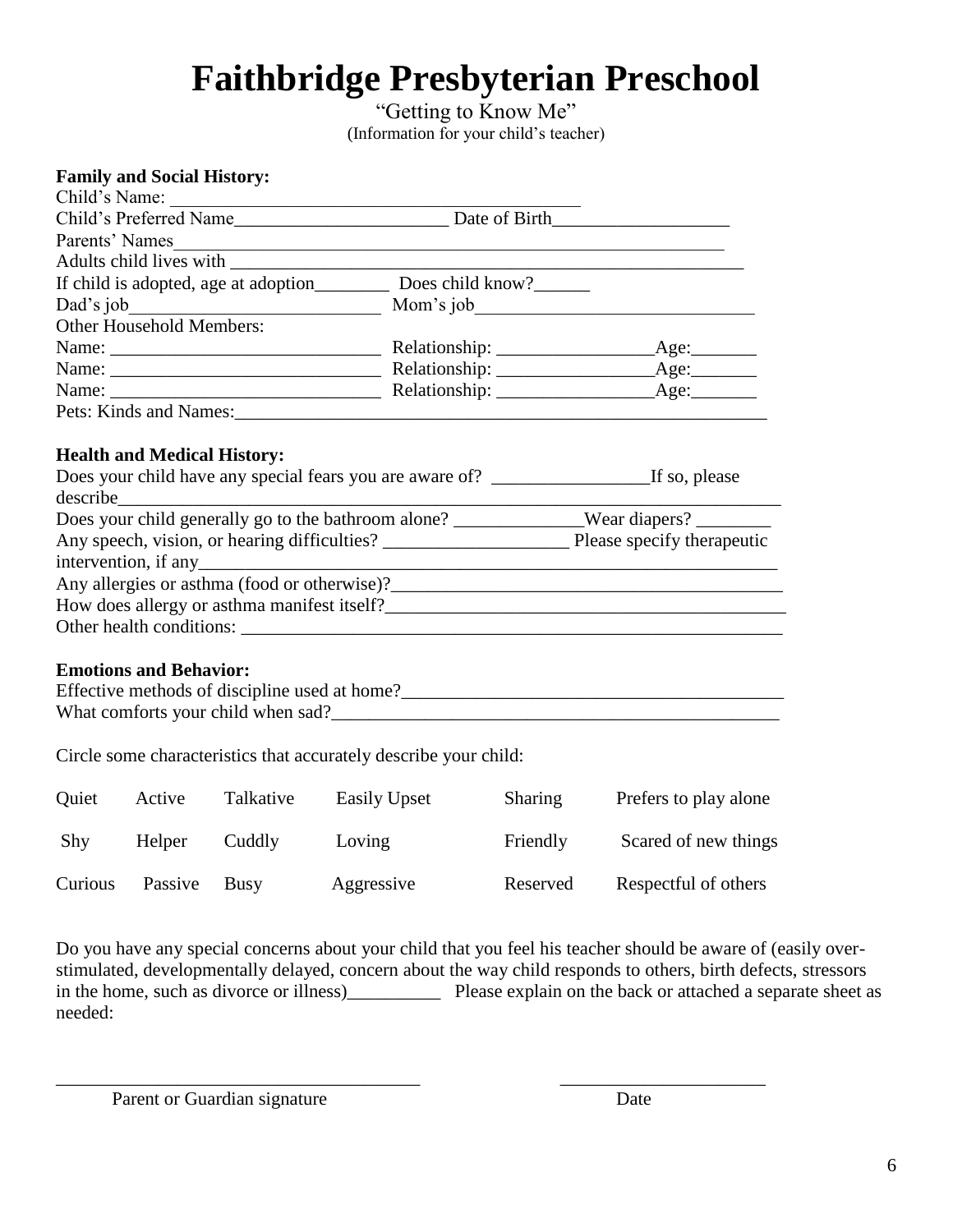Statement by Child's Physician

(this form must be on file at the preschool along with a copy of CURRENT Immunization Records)

Child's Name\_\_\_\_\_\_\_\_\_\_\_\_\_\_\_\_\_\_\_\_\_\_\_\_\_\_\_\_\_\_\_\_\_\_\_\_\_\_\_ DOB\_\_\_\_\_\_\_\_\_\_\_\_\_\_\_\_

I have provided care for this child during the last twelve months, and believe this child is able to participate in all preschool activities at Faithbridge Presbyterian Preschool.

\_\_\_\_\_\_\_\_\_\_\_\_\_\_\_\_\_\_\_\_\_\_\_\_\_\_\_\_\_\_\_\_\_\_\_\_\_\_\_\_\_\_\_\_\_\_\_\_\_\_\_ \_\_\_\_\_\_\_\_\_\_\_\_\_\_

Physician Signature Date

### **All Four Year Old Students Only**

\_\_\_\_\_I have attached a copy of vision and hearing screening results for the above named child. Results for the vision and hearing screening are as follows:

| VISION:         | Right $20/$ |        | Left $20/$ | Pass | Fail |
|-----------------|-------------|--------|------------|------|------|
| Name of test    |             |        |            |      |      |
| <b>HEARING:</b> | $1000$ HZ   | 2000HZ | 4000HZ     |      |      |
| Right           |             |        |            | Pass | Fail |
| Left            |             |        |            | Pass | Fail |
| Name of test    |             |        |            |      |      |